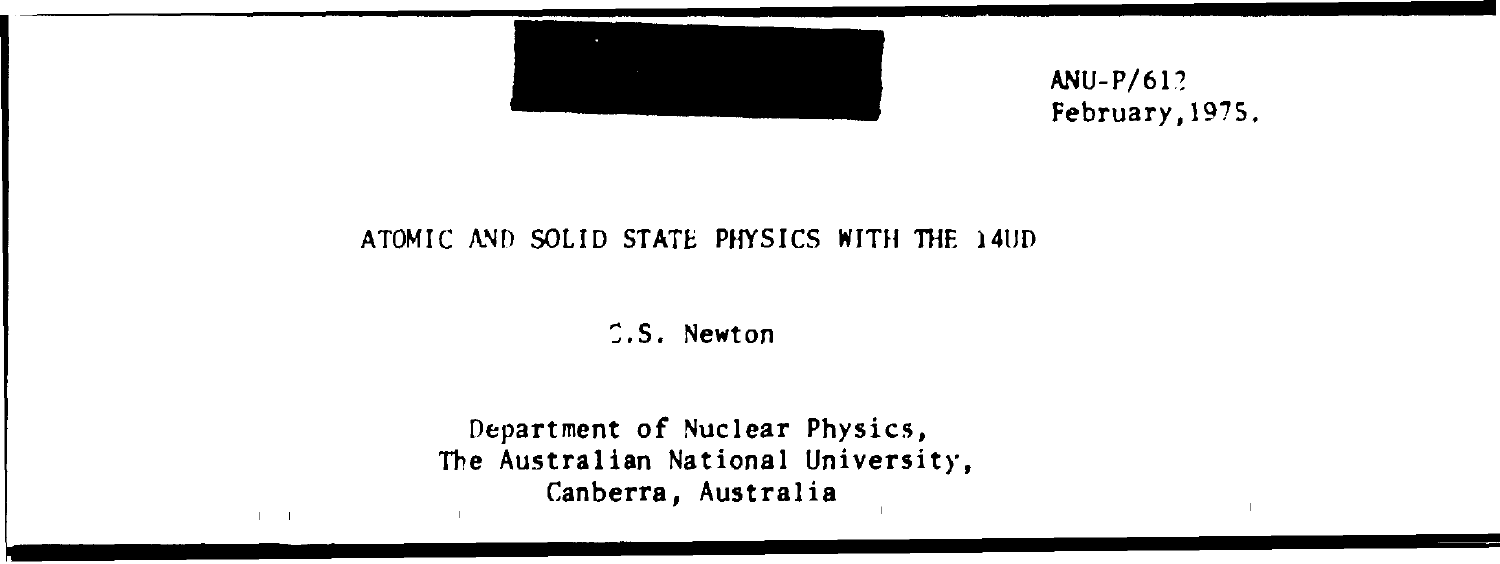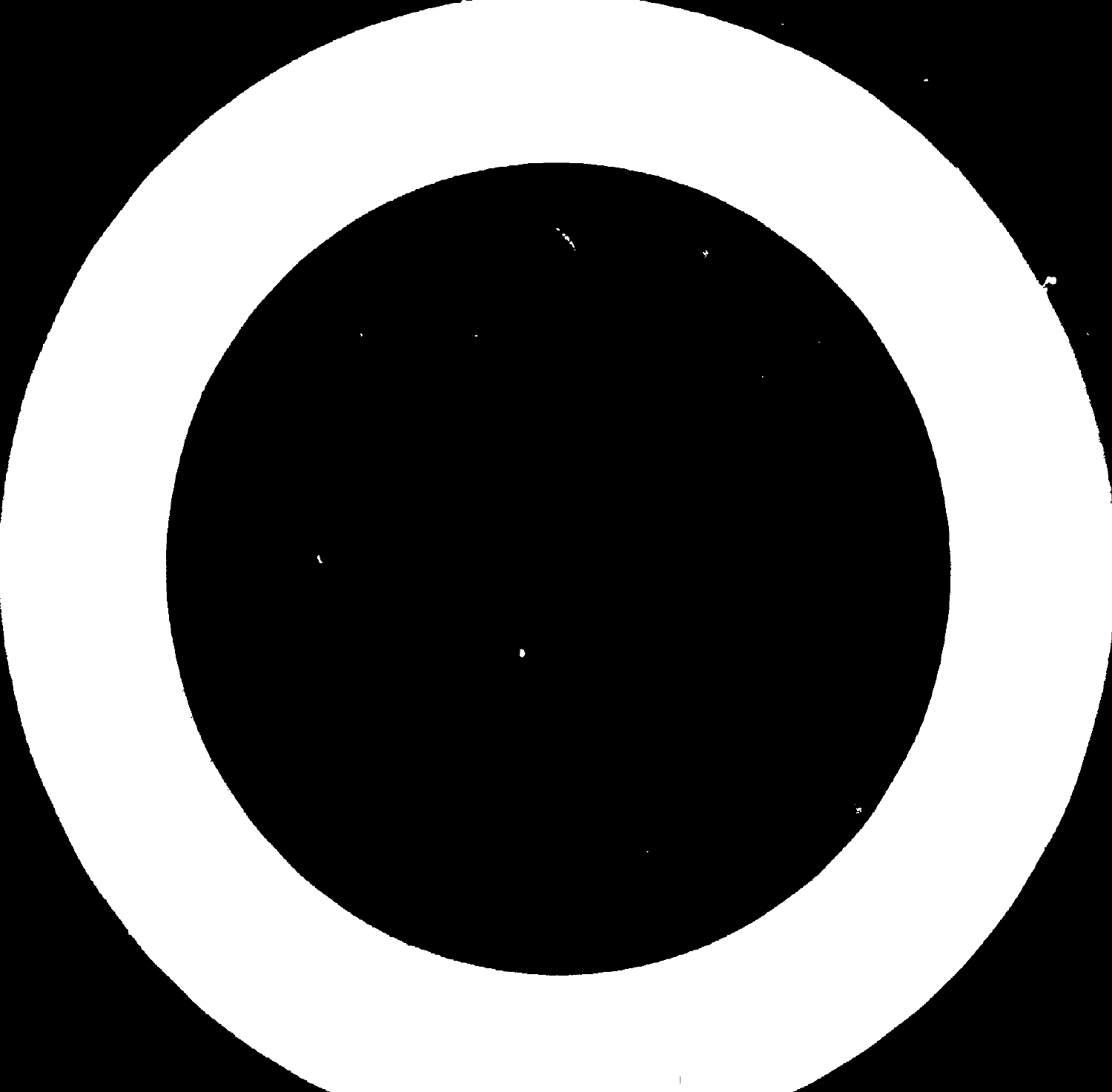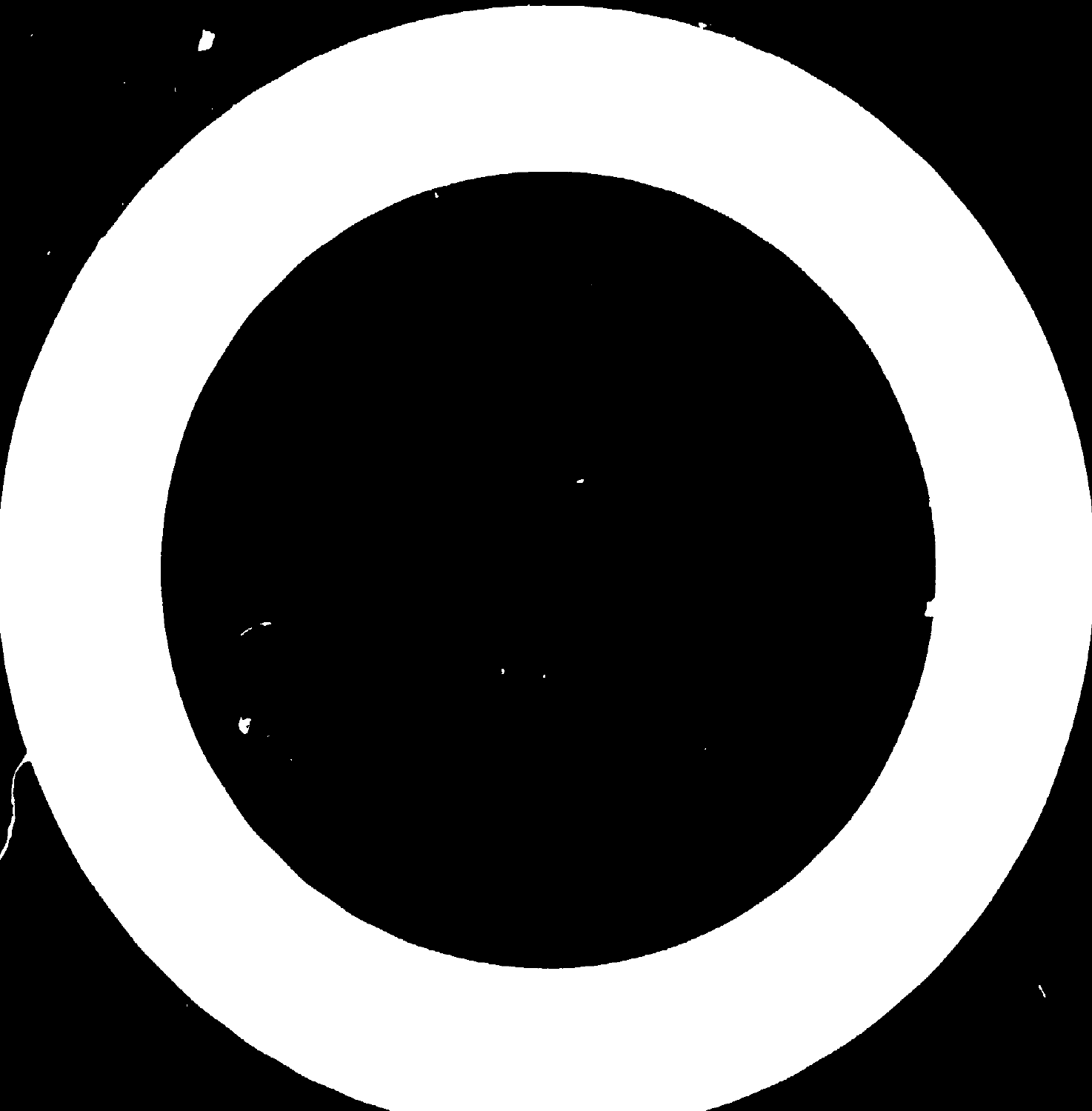#### **ATOMIC AND SOLID STATE PHYSICS WITH THE 14UD**

**C.S. Newton** 

#### **SI. INTRODUCTION:**

**Not only will nuclear physics profit from the availability of energetic heavy ions, but also fields such as atonic phvsics, solid state physics, biology etc., where nuclear physics instrumentation ran be implemented. In these notes I will point out a few aspects that are of interest for atomic and solid state physicists. As this report will be experimentally oriented the theories behind some of the experiments will be left to the reader to delve into on his own initiative.** 

**The topics that will bt mentioned here are as follows:** 

- **§2: Properties of excited ions**
- **§3: Radiation damage studies by channeling**
- **§4: Energy loss of ions, range measurements**
- **§5: Oscillatory effects in channeling**
- **§6: X-ray production in solids**
- **§7: Coherence effects in channeling**
- **58: Fondation of united atoms**
- **§9: Proposal.**

It can be noted at this point that beam-foil spectroscopy, as **it is known here in the department is certainly not practicable on the 14UD accelerator. The reason for this is that ions of energies achievable by means of the 14UD accelerator are highly ionized and the atomic tran**sitions will be in the low angstrom wavelength range (corresponding to **50 eV - 100 keV range), and not in the visible range. As is shown in Table 1, continuous beam-foil studies necessitate using combinations of crystal spectrometers, and Si(Li) or Ge(Li) drifted detectors, not all of which are presently available in this department.** 

**This report is based on a talk given in this department on 16th July 1973. The author thanks H.J. Hay and P.P. Treacy for their advice.**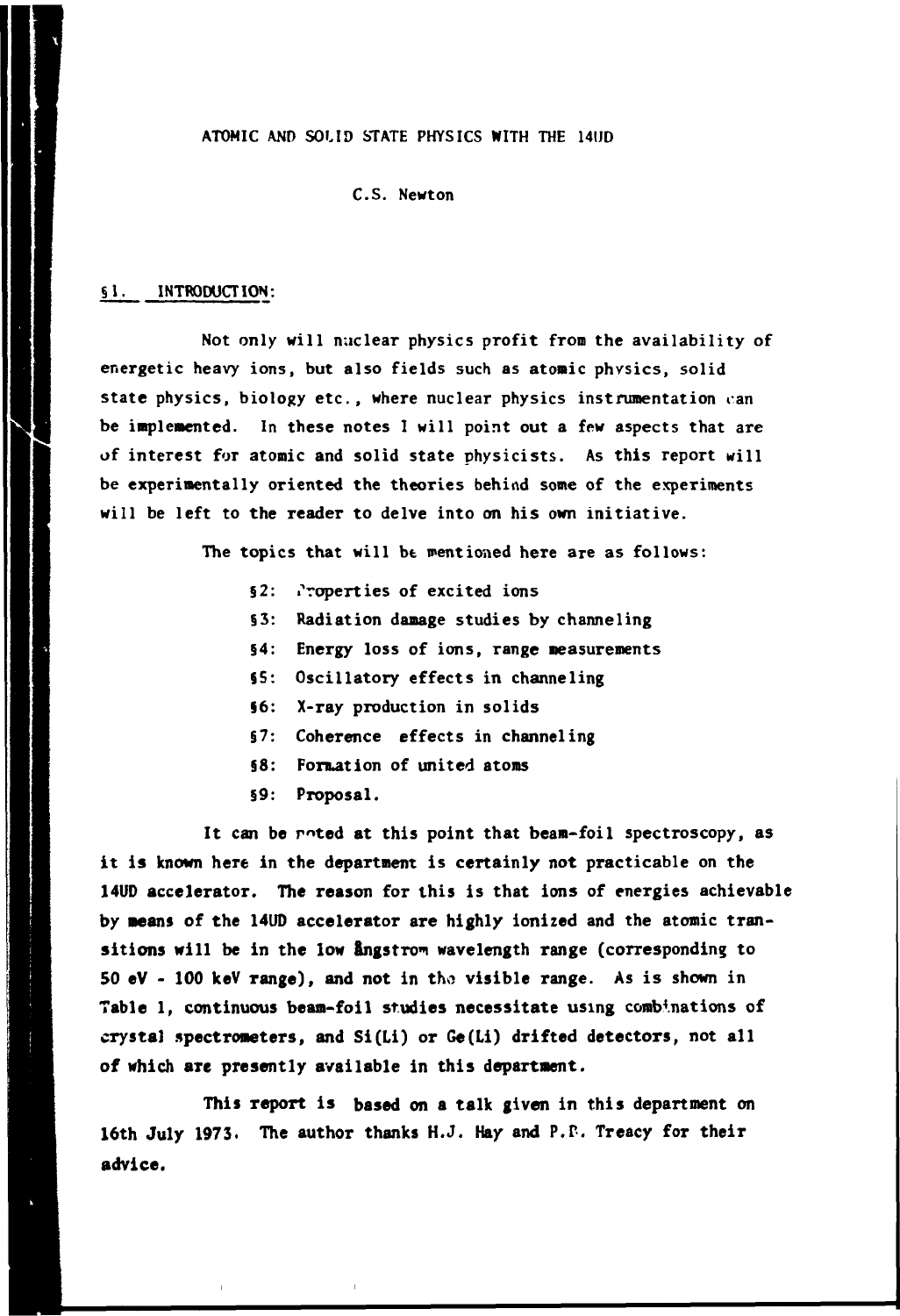#### **TABLE 1**

**- 2 -**

#### **SPECTRAL RANGE FOR ION-SOLID INTERACTIONS**

The broad lines indicate the wavelength ranges which are access**ible with the existing equipment in the department.** 

| Wavelength - Energy |                   | Analyzer + Detector                                                             |                                      | Detection Method |
|---------------------|-------------------|---------------------------------------------------------------------------------|--------------------------------------|------------------|
| (4)                 | (eV)              |                                                                                 |                                      |                  |
|                     | $\mathbf{l}$      | Spectrometer + bolometer                                                        |                                      | Heat             |
| 10 <sup>4</sup>     |                   |                                                                                 |                                      |                  |
| $10^3$              | 10                | Diffraction grating<br>monochromator +<br>photomultiplier                       |                                      | <b>Photons</b>   |
|                     |                   |                                                                                 |                                      |                  |
| $10^{2}$            | 10 <sup>2</sup>   | Grazing incidence<br>monochromator +<br>electron multipliers<br>or channeltrons |                                      | Photons          |
| 10                  | $10^{\mathbf{3}}$ | Curved crystal<br>spectrometeri<br>assisted by                                  | Gas flow<br>proportional<br>counters | Ionization       |
| $\mathbf{1}$        | 10 <sup>4</sup>   |                                                                                 | $Si(Li)$ or<br>Ge(Li)<br>Detectors   |                  |
|                     | 10 <sup>5</sup>   |                                                                                 |                                      |                  |

**0.1** 

#### **§2. PROPERTIES OF EXCITED IONS:**

**The scattering of energetic ions through a solid target generates a charge distribution of excited ions, which is energy dependent, and therefore one can study atomic t ansitions which are otherwise difficult to observe in the laboratory. It is possible u' »n,- the beam-foil source to assign atomic transitions to a specific**  charge state using the Doppler Shift technique<sup>1</sup>, which cannot be **achieved so directly with other sources, i.e. plasma physics. Up until the last few years only spectra of excited light ions have been measured extensively by the beam-foil source<sup>2)</sup>. This has been partly due to the fact that for single ended high voltage accelerators, the ion source has put restrictions on the variety of ions one can accelerate. The heavy ions that one has been able to study have only been accelerated on low energy accelerators and therefore only neutral, singly ionized, and doubly ionized ionic spectra have been studied.** 

**- 3 -**

**With the universal ion source combined with the accelerating potentials one can obtain on the 14UD accelerator, spectra of highly ionized heavy ions can be studied. Measured atomic transition probabilities are required since the knowledge of values of the atonic oscillator strength, f, is most unsatisfactory for the heavier elements, and is required for astrophysicai problems. Lifetime measurement is the most**  straightforward approach for obtaining atomic transition probabilities, **provided on'} can eliminate the problem of cascades into the level for which the decay is being studied. Less difficult problems of interpretation may arise from absorption, induced emission and de-exciting collisions.** 

Since, in the beam-foil source, all ions are excited at **about the same position in space, and due to the magnetic selection of the projectile, which implies that the beam is monoenergetic, time measurements can be translated into spatial measurements.** 

**The atomic structure cf highly ionized heavy ions, especially hydrogen-like and helium-like are very interesting because the atomic electrons are pulled into substantially smaller radii. As pointed out**  by Wiese<sup>3</sup> one important aspect is f-value data for the highly ionized noble gas spectra, which is a convenient diagnostic tool in controlled thermonuclear fusion research. With the existing beam-foil equipment and Si(Li) detector and later with a crystal spectrometer these experiments can be performed on the 140D accelerator. Other quantities that

**ments can be performed on the 140D accelerator. Other quantities that** 

 $\mathbf{1}$  ,  $\mathbf{1}$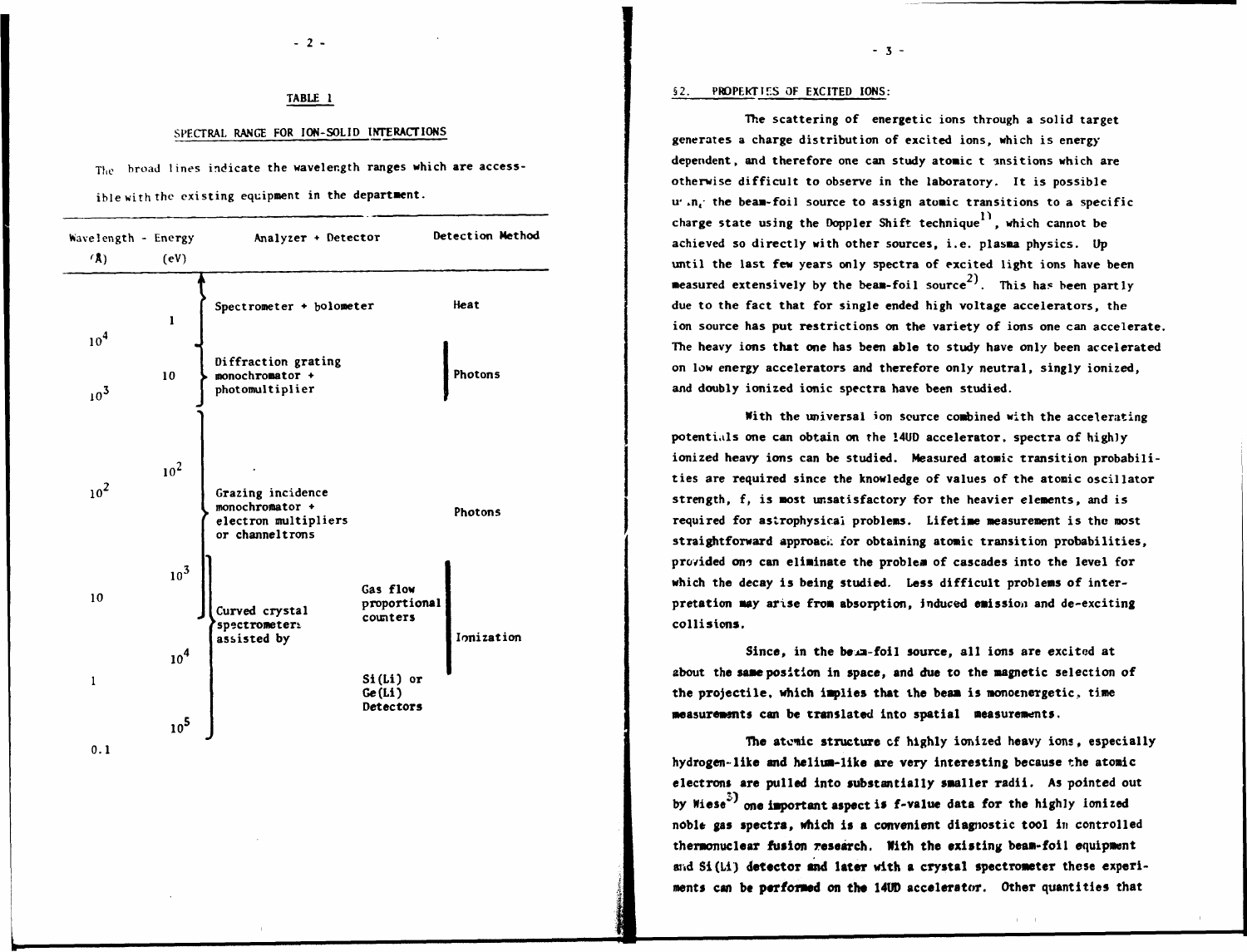**- S -**

**- 4 -**

**ire being studied at the mojient are the Lamb-shift in hydrogenic ions '**  and the metastable auto-ionizing levels<sup>6-10</sup>. It has been known for some time that there are levels in the continuum that are metastable to auto**ioniration and therefore can decay by photon emission. Knowledge about**  such metastable states is of astrophysical importance.

#### **RADIATION** *DM AGE* **STUDIES BY CHANNELING:**

**The other line of research that is being done on the 2 MV accelerator can certainly be extended to the 14UD energy unge. This is the study of ion-induced radiation damage in single crystals, in**  particular alkali halides. Alkali halides have been found to danage **very quickly, when bombarded by light ions in the energy range of**  0.5 MeV -  $\Box$  0 MeV<sup>11,12</sup>, It is hoped that the project will also include **radiation damage of otner solids. It is of technological interest to study radiation damage produced in single crystals by bombardment of heavy ions. For example the effects of implantation of boron, phosphorus and other ions into silicon and germanium are important for semi-conductor production.** 

**One of the tools that is useful for these studies is the**  channeling effect<sup>13-18</sup>, which is described briefly below. When a beam **of charged particles impinges upon a solid target, Rutherford scattering, energy loss processe\*, etc. can occur and these processes all have crosssections which depend on the impact parameter, which describes the characteristic distance in a collision between a beam particle and a target atom. In amorphous solids, which are assumed homogeneous and isotropic, the**  impact parameter distribution  $v(b)$   $x$  2<sup>n</sup>b is independent of the orientation **of the beam to the target, whereas in crystalline solids the situation is**  quite different. There the yields of reaction processe: are found to be **orientation dependent. Channelirg is the process which describes that, in certain orientations of the crystal the particle has a greater probability of pr .etrating much further into the crystal than in an amorphous solid.** 

**This enhanced penetration has been ascribed to the fact that the particle will, with high probability, suffer a small angle scattering as it passes close to a string of atoms in the crystal. The consequent steering effect will cause the particles to follow** 

**trajectories which oscill te te and fro in the channel, as shown in Fig. 1. Under these conditions, the yields of close encounter processes are sharply reduced (Fig. 2.). From this, one obtains an important**  parameter for channeling,  $x$ , which is the ratio of the yield of a process in a crystal in a specific orientation, Y<sub>a</sub>, to the yield of the same process performed in a hypothetical amorphous solid, Y<sub>R</sub>. When the beam is aligned with a crystallographic axis or plane then  $\chi$  will have a minimum, denoted by  $x_{\min}$ . One can use this parameter to describe how "perfect" a crystal is, and it is this parameter that has been used to monitor radiation damage.

$$
X_{\text{min}} = \frac{Y_{\text{ch}}}{Y_{\text{R}}} = \text{rNd}(a^2 + \langle \delta \rangle^2), \qquad 1.
$$

**where R denotes an oiientation in t.ie crystal which is assumed to give the**  same yield as in an amorphous solid. N is the atom.c density, d is the **interatomic spacing, a \* Thomas-Fermi screening distance and <5 is the**  thermal vibrational amplitude. The other parameter is  $\psi_c$ , defined as **the transition angle between channeling and non-channeling. It is giveby** 

$$
\psi_{\mathbf{C}} = \alpha \sqrt{\frac{2z_1 z_2 e^2}{\bar{\epsilon} \cdot d}} \qquad , \qquad \qquad 2.
$$

where E is the energy of the projectile with charge  $Z_1$ , and d is the atomic spacing in the crystal of atoms with charge  $Z_2$ . If the relative angle between the beam and a major crystallographic axis is less than the critical angle  $\psi_c$  then there is a large probability of channeling. For 2 MeV He<sup>t</sup> ions in silicon, the critical angle  $\phi_c$   $\approx$  1<sup>°</sup> for axial channeling and **•** *0.5'* **for planar channeling. The experiments to date which have been**  performed in this laboratory are measurements of  $\chi_{\text{min}}$  for Rutherford 12) shown in Fig. 1 were I MeV He<sup>+</sup> ions and the target crystals were NaCl, KCl, and LiF. By measuring the back scattered spectrum of He<sup>\*</sup> ions from the crystal and taking the ratio of the yield to the random yield, one is able to deduce  $x_{\min}$  for a range of depths, thus determining the radiation damage in the *xrystal at different depths, Fig. 3b.* **The depth resolution depends on** the energy resolution of the detection system. As **hown** in Fig. 3a a maximum is observed at a dose of  $\sim 5 \times 10^{15}$  particles/c.<sup>2</sup> implying that **maximum is observed at a dose of ^ S x 10 particles/o implying tha the disorder created initially begins to'anneal'out at higher doses.**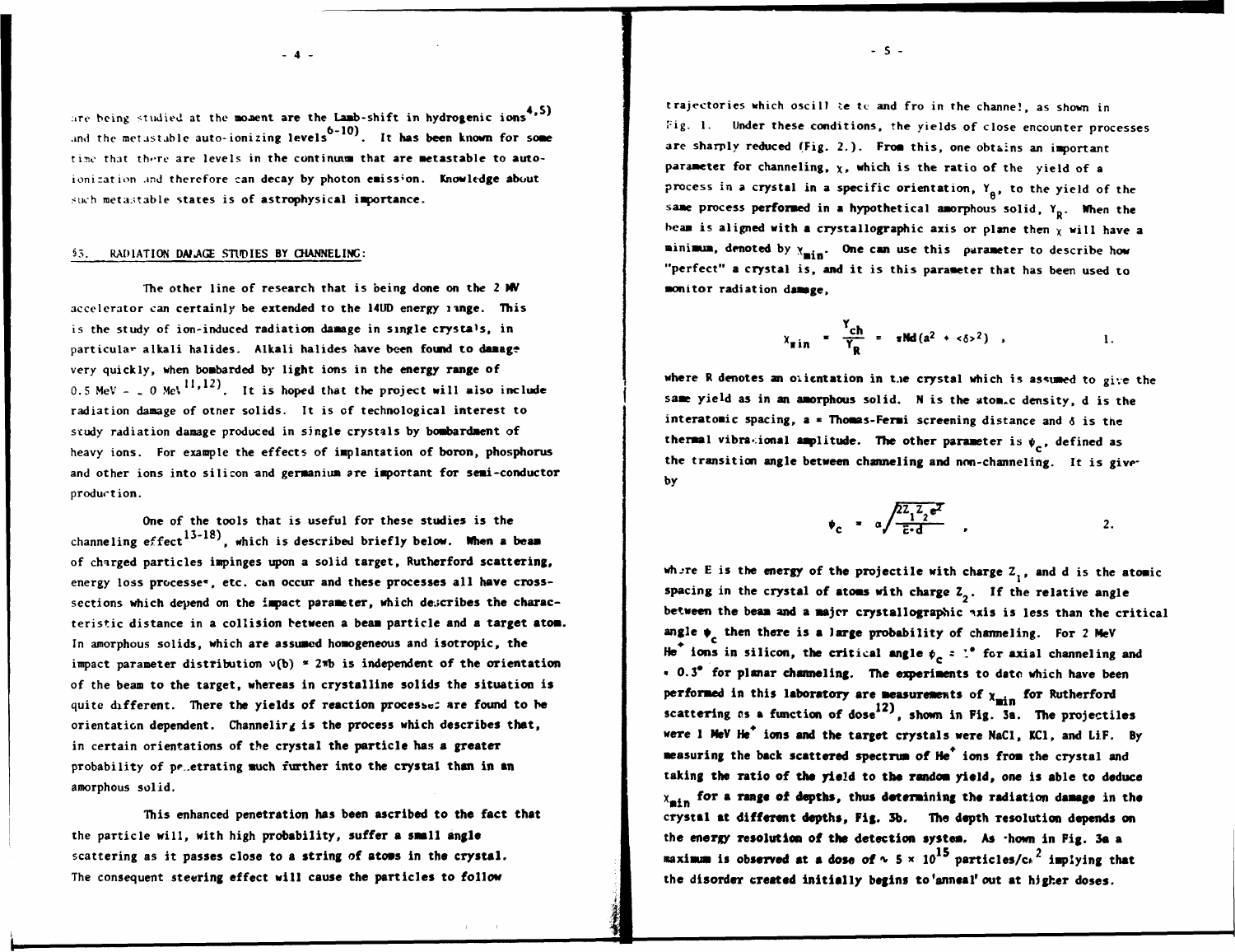



### **Fig. 2.**

High-index axial channeling effects for 1.0-MeV helium in the {110} plane of silicon. The **measured** yield is from a scattering zone **about 1000 A beneath the crystal surface, (Dsvies, Ref. 21).** 

### **Fig.** 1.

 $\pm$  -  $\pm$ 

Point-blank view down **the** axis **of a channel** in **a diaaond-like crystal**  lattice shows the spiral path **followed by a typical channeling particle.**  The distance **covered by the particle in one turn of the spiral path is**  of the order of 100 **interatomic distances, (Brandt, Ref.19).** 

**- 7 -**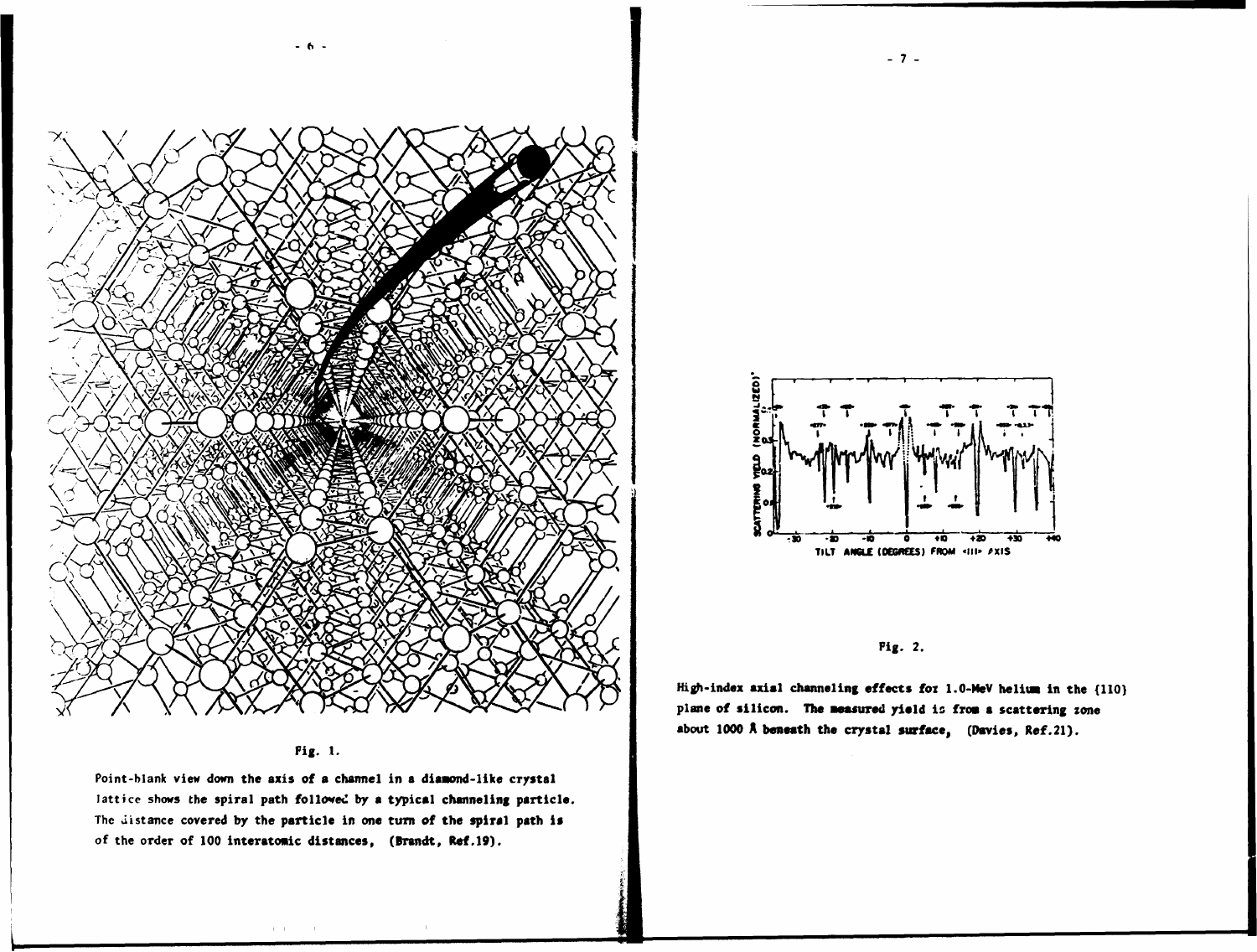

 $-8-$ 



 $x_{\min}$  (<100>) for 1 MeV He<sup>+</sup> ion scattering from the crystal surface (e) (extrapolated) and from a depth of  $0.3 \text{ µm}$  (o), (M.J. Hollis. C.S. Newton and P.B. Price, Ref. 12).



Yield as a function of dose and depth for I MeV He<sup>+</sup> in the <100> direction in NeCl. (This work was performed on the A.N.U. 2 MV accelerator and is described in the unpublished thesis of P.B. Price, Ref.11.)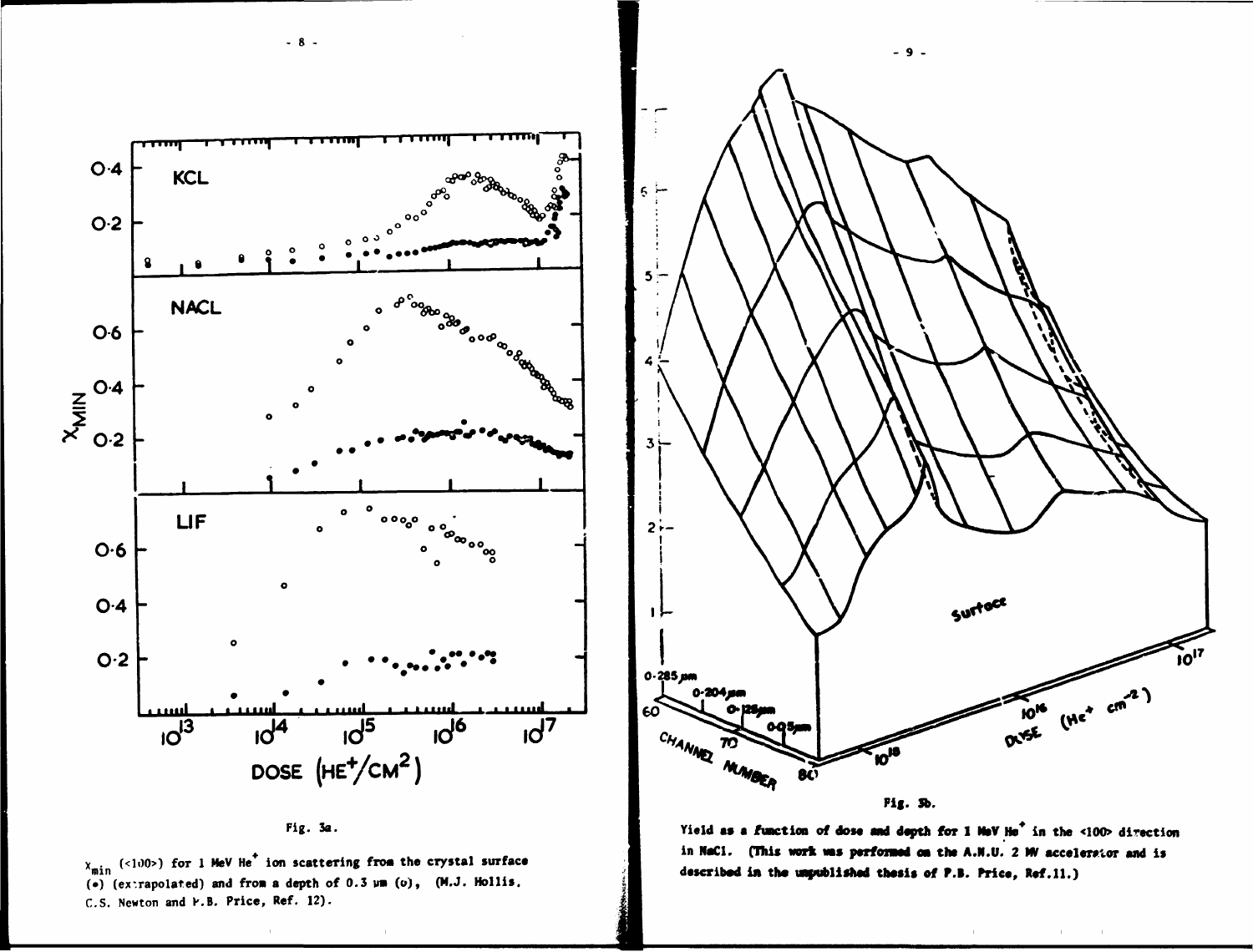The dose at which this maximum occurs has been found to be temperature dependent and dose rate *i*mpendent<sup>12</sup>. It is not known whether such **'annealing'occurs when the solid is bombarded by heavier ions. In alkali**  ha lides, 90 MeV <sup>12</sup>C ions have approximately the same stopping power 1 MeV He<sup>+</sup> ions.

**Such an experiment could have certain complications as the energy resolution of detectors for heavy ions is not as good as for light ions, and the yield? could be much lower if the beam particles were heavier than the crystal atoms. One proposal to overcome some of these difficulties will be discussed later, j9.** 

# **§4. ENERGY LOSS OF IONS, RANGE MEASUREMENTS:**

**In addition to observing the radiation from excited ions and studies of the channelingeffect, another closely related type of experiment in this field is range measurements of heavy ions in both amorphous**  and crystalline solids<sup>21)</sup>. The justification for wanting to measure the range of heavy ions is the recent upsurge in ion implantation studies<sup>20)</sup> which is of importance for semi-conductor technology. If one wants to implant semi-conductors with various dopant species, the information on how deep the ions penetrate, iadiation damage created, and the location of the ions, is of utmost importance. In nuclear spectroscopy or radiation damage studies, the distance that an energetic recoil atom travels through a solid is one of the important experimental parameters. There are two distinct ways for studying ranges in solids, viz., chemical methods and physical methods, Fig. 4. In the chemical method, implanted radioactive atoms are assayed by removing layers from the surface and measuring their specific radioactivity. However simple chemical etching of the target is not noted for its uniformity or reproducibility. Other chemical methods which are more accurate will not be described here. A corresponding physical method for estimating the depth distribution of A corresponding physical method for estimation of **analysis** and depth distribution of **analy** implanted radioactive ions is to company and a surface compine newer. **of the outcoming particles, wi'h a previously determined stopping pewer.** 

**Another way is to implant ions which have a sharp (p,a) resonance and by bombarding the solid with protons of known energies, one detects the**  outcoming a-particles. By measuring their energy, and knowing the stopping **powers of protons and alpha particles, one can calculate tht depth distribution.** 

#### LOCATION DT **ATOMS AT SMALL DEPTHS**



#### **Fig. 4.**

**Te iniques for measuring the depth distribution of foreign atoms at shallow depths in a solid, (Davies, Ref.21)** 

**Rutherford scattering can be used for energy loss measurements. A proton or o-particle, scattering off an atom in the solid, loses energy on the way in, in the collision process, and on the way out. Therefore knowing the proton energy loss on scattering and measuring the outcoaing energy one can calculate the depth at which the collision occurred. One**  can use this technique for pure solids and implanted atoms in solids<sup> $22-23$ </sup>. Fig. 5, for very thin targets, dstermining specific energy loss, and for thick targets, obtaining depth distributions. From the FWHM of the peak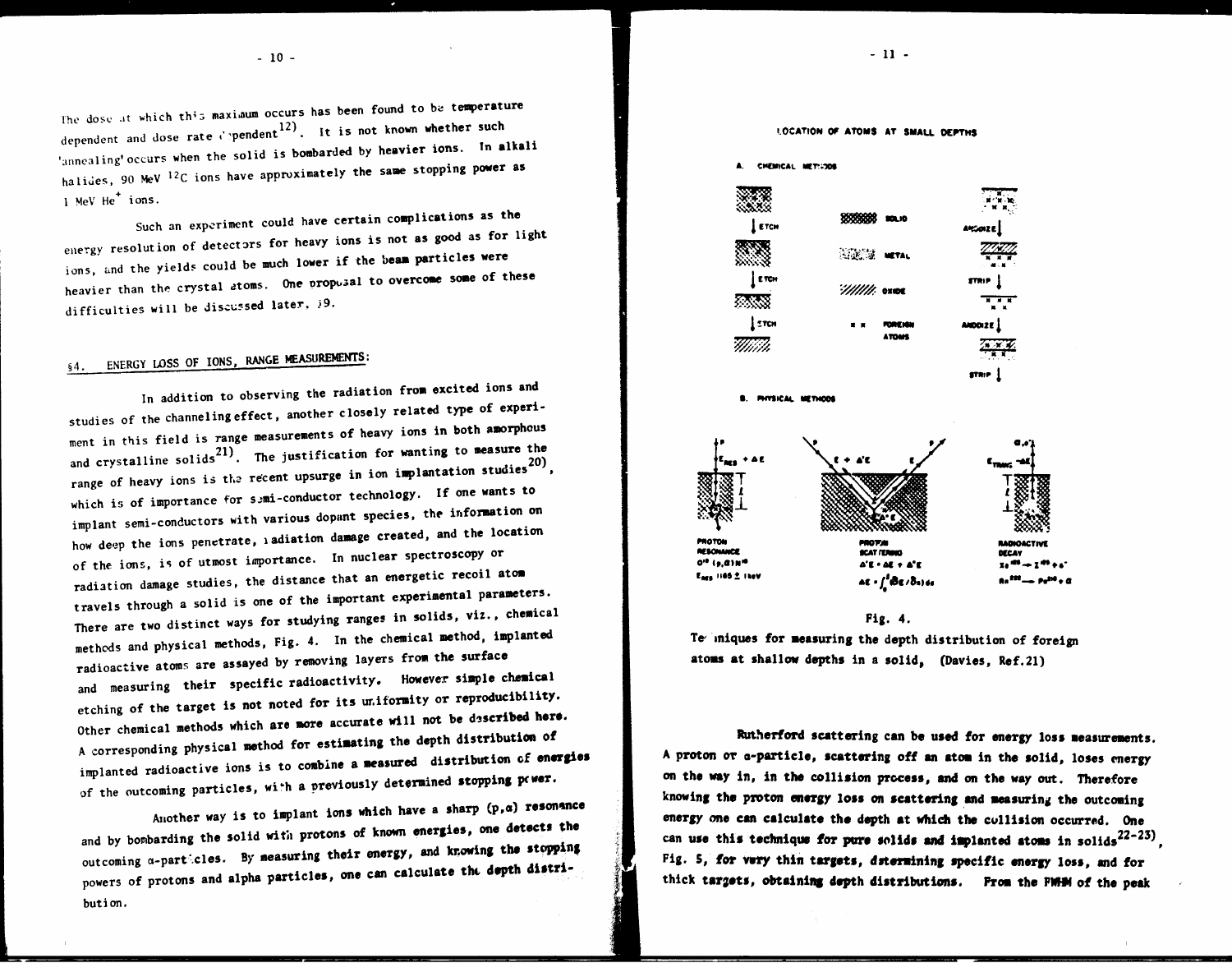**- 12 -**



**Fig. 5.** 

**Schematic representation of the energy spectrum of a helium beaa**  (incident energy, E<sub>0</sub>) backscattered from a thick silicon target **in which some heavy atoms (Sb) are embedded at a shallow depth, (Davies, Ref.21)** 

**one can estimate the range straggling. A few range measurements have been undertaken in single crystals and the ranges have been found to differ considerably from measured ranges in amorphous solids. This is due to the channeling mechanism. Since range and stopping power are closely correlated, a few studies have been carried out to measure stopping powers in single crystals, but more studies are needed for a wide range of crystals, particles and energies.** 

## **ï5. OSCILLATOR« . FECTS IN CHANNELING:**

**One method used for measuring stopping powers is to use thin self-sumorting foils of known thicknesses and measure the energy of the transmitted particles.** 

**This last method has been developed considerably at Oak Ridge National Laboratories where a research programme has had the objective of measuring the energy loss of ions transmitted through very thin crystalline foils. Using very thin foils is to ensure the condition that the trajectories of the detected particles do not attain statistical equilibrium while traversing the crystal. From this data it has been possible to derive theoretical interatomic potential parameters. When beams of positive ions are transmitted through thin gold crystals in directions nearly parallel to the more closely packed atomic planes, considerable structure**  is observed in the spectrum of the transmitted ion energies<sup>24)</sup>. Fig. 6. **The details of the observed spectra are dependent on the distance the ions travel in the crystal, the angular relations between the crystal axis and the directions of the transmitted bear, and the detector. If one assumes that the particle is moving in a planar channel consisting of two parallel closely packed lattice planes, it will experience a repulsive force from**  the atoms in each wall. As the critical angle  $\psi_c$  is small, e.g. for **2 MeV He<sup>\*</sup> in Si**  $\psi_c$  is of the order  $\sim 1^\circ$ , one may approximate the motion **by a two dimensional situation in which the direction of incidence into the channel lies in the xz plane and the z component of the velocity can be assumed constant, so that** 

$$
\frac{d^2x}{dz^2} = -\frac{1}{2E} \frac{\partial V(x)}{\partial x},
$$

where E is the particle energy. Datz et al.<sup>24)</sup> expressed the potential **V(x) in the form** 

$$
V(x) = V(o) + a_1 x^2 + b_1 x^4 + \dots , \qquad 4.
$$

**in which case the equation of motion is that of an undamped anharmonic oscillator. Thus the structure in the spectra has been ascribed** *to*  **particles that have made an integral number of oscillations in the crystal, as is shown in Fig. 7. By choosing the geometry of the experiment carefully, the detector subtending a small angular aperture, only particle trajectories with wavelengths given by the boundary conditions** 

$$
\lambda_{\mathbf{a}} = (\mathbf{L} \pm z_0 + z_0)/n \qquad , \qquad \text{Sa.}
$$

**5b.** 

$$
\lambda_{b'} = (L + z_0 + z_0)/(n + \frac{1}{2}) ,
$$
  

$$
\lambda_{b''} = (L - z_0 - z_0)/(n + \frac{1}{2}) ,
$$

**- 13 -**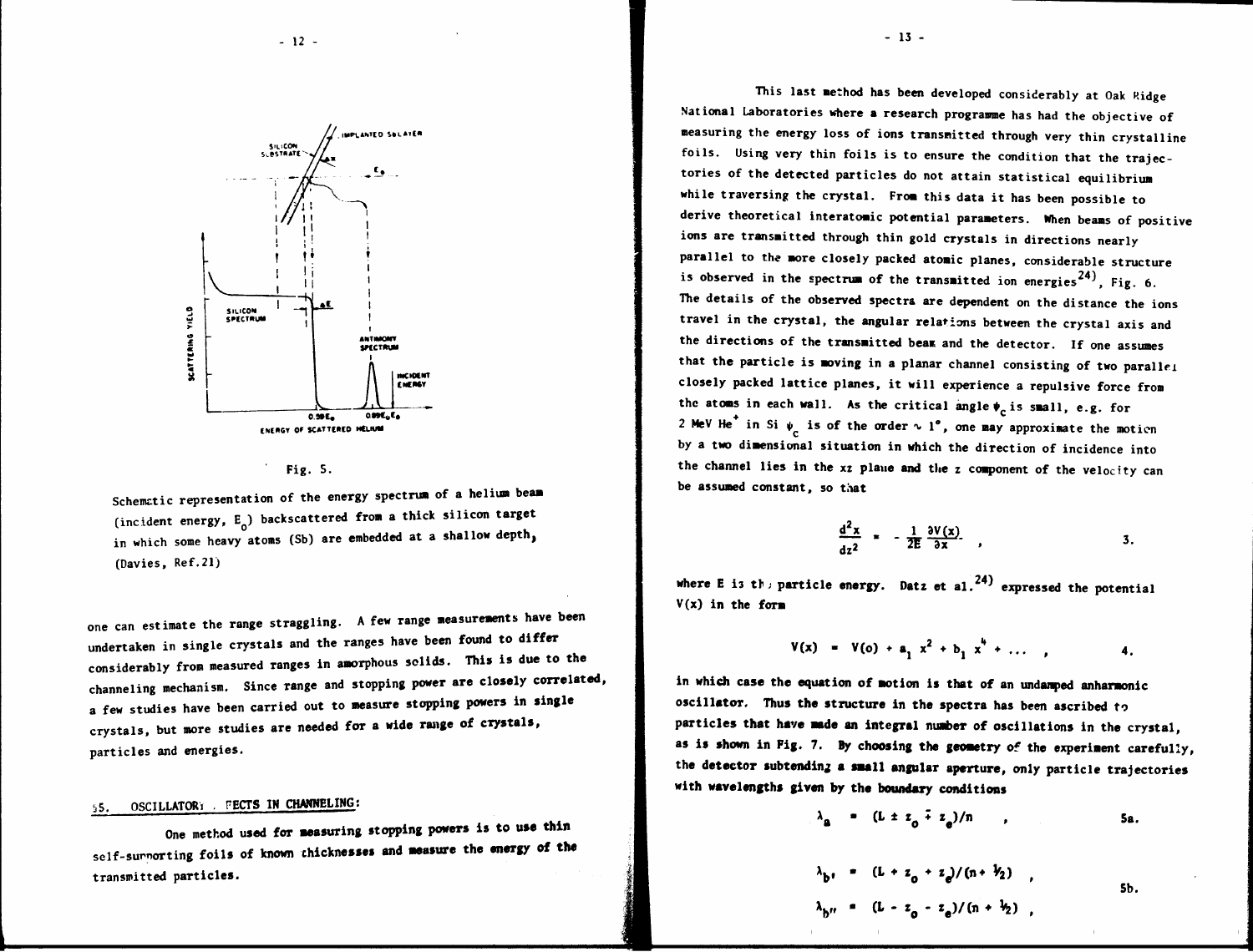



**Nagnetic deflection spectrum** (recorded with a position sensitive detecter) of 60 MeV  $^{127}$ I passing through 0.7  $\mu$ m of Au. The detector is in line with the beam direction and the crystal is tilted  $1/2^{\circ}$ from a {111} plane. The energy of a particle after traversing the crystal in a random direction is 44  $Mov<sub>a</sub>$  (Datz et al., Ref.24)





Trajectories for three entrance points. Particles a and c will reach a detector in line with the beam, (Datz et al., Ref.24).

 $\ddot{ }$ 

 $\overline{\bullet}$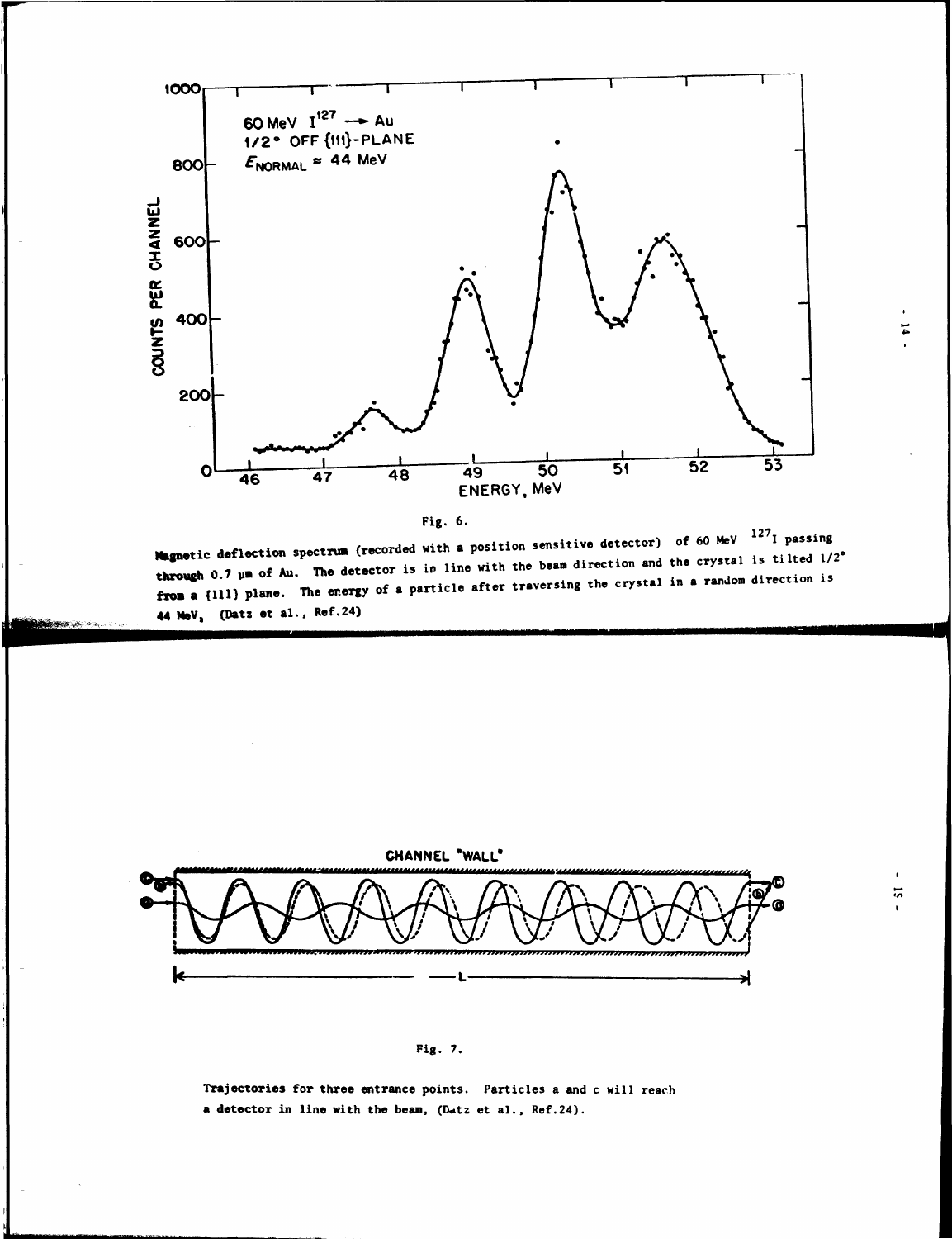wil l b e detected , **n** i s **a n integer , L i s th e traverse d thicknes s of**  the crystal, and  $z_$  and  $z_$  are the lengths associated with the phase shifts of incidence angle  $\psi$  and exit angle  $\psi$ . This is illustrated in Fig. 8.1 and Fig. 8.2. The fact that several values of n can contribute to the energy spectrum is due to the anharmonic nature of the interplanar potential. The closer the ions move to the "channel wall" the greater repulsion it experiences, therefore the trajectories will have shorter wavelength s an d **large r amplitudes , whic h implie s a large r averag e stopping**  power. As the geometry of the experiment selects quantized values of  $\lambda_{\mathbf{k}}$  and  $\lambda_{\mathbf{k}}$ , one has the reason for the discrete peaks observed in the transmitted particle spectrum. Choosing experimentally  $\psi_* = \psi_* = 0$ then

$$
\lambda_{z} = L/n \qquad (6a)
$$

$$
\lambda_b' = \lambda_b'' = L/(n + \lambda_2) .
$$
 6b.

If one then changes the pathlength, i.e. the effective thickness of the target by rotating the crystal about a suitable axis, so that the energy loss for "peak n + 1" is equivalent to the previously measured "peak n", one has that  $\lambda_n = \Delta T$ , the change in the effective thickenss. One can then determine n from 6a. Tilting the crystal plane with respect to the beam axis splits the  $\lambda_{\mathbf{k}}$  solutions, but the  $\lambda_{\mathbf{k}}$  solutions are unchanged so long as the detector is on the beam axis. From this one can understand that mosaic spread in single crystals will give a spread in the incident angle  $\psi$ <sub>O</sub> which will smear out the values of  $\lambda_{\hat{D}}$ , but will not affect  $\lambda_{\hat{a}}$ . Therefore one will only obtain discrete peaks for the  $\lambda_a$  tra ectories.

The Oak Ridge National Laboratory group has performed experiments<sup>23)</sup> for 15-22 MeV <sup>127</sup> I-ions and 60 MeV <sup>127</sup> I-ions, 10 MeV <sup>10</sup>O-ions and 3 MeV <sup>4</sup>He ions on gold and silver single crystals of <111> and <100> orientations, using different methods of detection. These used time of flight analysis or magnetic analysis, Fig. 9. All the data, when corrected to the incident bein energy, exhibited a linear relationship between the stopping power and the corresponding channel oscillation frequency, **Fig . 10a , b.** 

$$
\left(-\frac{dE}{dx}\right)_{E_0} = \alpha + \beta \omega , \qquad \qquad 7.
$$



 $\mathbf{v}$ **Cd C£ c r-. » a o <-> o . n v . c N cd o - •a - +> " JZ t> sc 00 t< 3** *&*   $\div$ poten<br>B **c o 73 cd u**   $\tilde{\mathbf{c}}$ **4> M cd cd o vi ç C d 4J o. § cd <C 5? ^ C X • H ^ < u**  *9* **0» c i**<br> **d**<br> **oppin**  $V(x)$  and **<sup>U</sup> w H >** 

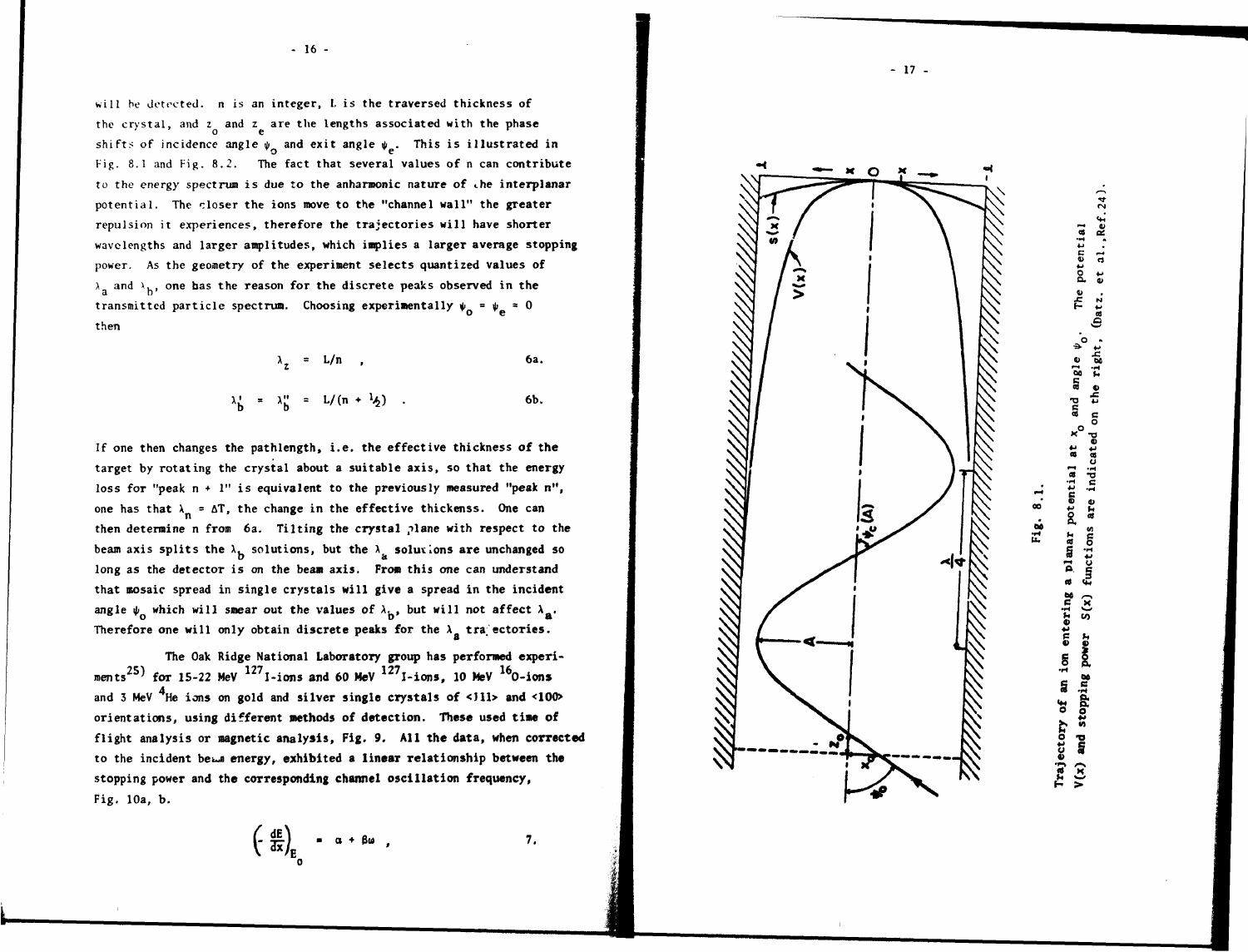

 $-18 -$ 

# Fig. 8.2.

Trajectories demonstrating four solutions of eqs. 5(a,b) for  $\psi_0 = \psi_e \neq 0$ . The solutions to eq. Sa  $(\lambda_a)$  are degenerate in wavelength. The solutions for eq. Sb  $(\lambda_b^{\prime})$  and  $\lambda_b^{\prime\prime}$ ) give wavelengths longer  $(\lambda_b^{\prime})$  and shorter  $(\lambda_b^{\prime\prime})$  than eq. 5a., (Datz et al., Ref.24).





Energy loss spectra of 60 MeV  $^{127}$ , ions channeled in a (111) plans of Au as a function of path length (time of flight snalysis, Datz. et al., Ref.  $24$ .

 $-19 -$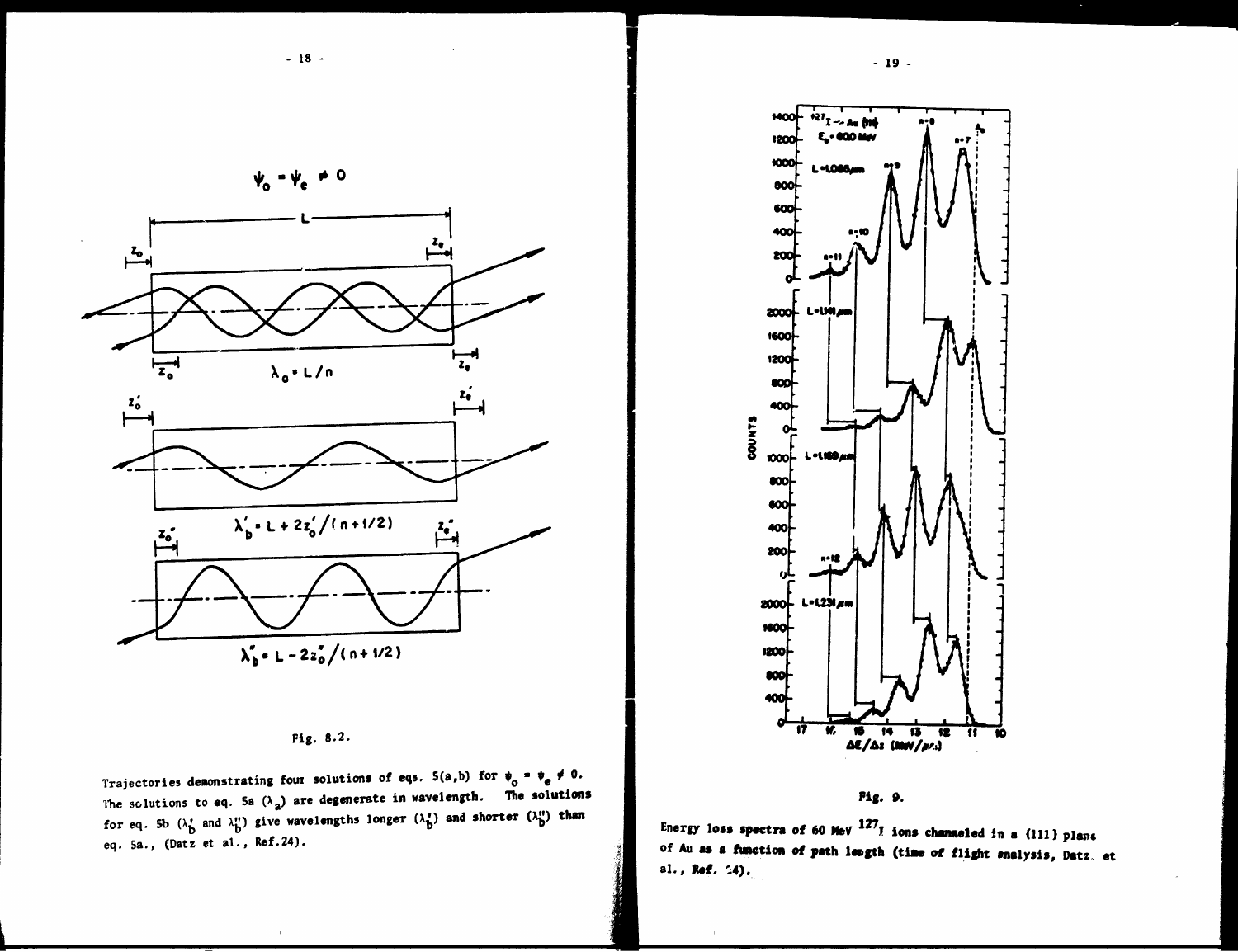



Initial stopping **power** as **a function of channel oscillation "frequency"**  for 21.6-MeV  $127$  ions in the  $\{111\}$  and  $\{100\}$  channels of gold. The **stopping-power energy exponent was assumed to be 1/2. (Datz et al.,**Ref.**24)** 





Initial stopping pumer as a function of channel oscillation "frequency" for 15- and 60-MeV  $^{127}$ I ions in the (111) channel of gold, (Datz et al., Ref.**24).** 

**where a and** *t* **are empirical constants. The aost important feature of this type of experiment is that one is able to extract atoaic and planar**  potentials from the measured data, as has *L* een proposed by M.T. Robinson<sup>26)</sup>. **Using the assumption ti.at the stopping power can be expressed as** 

$$
S(x,E) = S_0 + S_1 \{\sigma(x)-1\}
$$
, 8.

where  $\frac{3}{2}$  and  $\frac{3}{2}$  depend on energy, he found that  $\alpha$  and  $\beta$  could be expressed as

$$
\alpha = S_0 - S_1
$$
 9.  

$$
\beta = 2S \int_0^{X_{\mathbb{R}}} \sigma(x) \{V_2(x_1) - V_2(x)\}^{-\frac{1}{2}} dx
$$
 10.

**where** 

$$
V_2(x) = V_1(t+x) + V_1(t-x) ; -t \leq x \leq t , \qquad \qquad \text{1.}
$$

and  $V_1(\underline{x})$  is defined as follows:

$$
V_{1}(\underline{x}) = 4\pi\kappa\rho t \int_{\overline{x}}^{\infty} r V(r) dr
$$
 12.

**V(r) is the interatoaic potential between an ion and a lattice atom, r is the distance, p is' the target atoaic density and £ is the half width of**  the channel,  $\overline{x}$  is the length of the normal from the ion to the plane and *<sup>K</sup>* **expresses the possibility of different channel widths. The experimental**  data may be used to evaluate the curvature of the potential

$$
y = 2\pi^2 (S_0 - \alpha)^2 / \beta^2 t = -\delta \pi \rho \kappa \{V(t) + \ell V'(t)\} \quad (13)
$$

As a check one can calculate the amorphous solid stopping power from these **parameters and compare it with the measured "random" stopping power. If the interaction potential between the channeled ion and the individual lattice atoas is of the screened Coulomb form, the curvature parameter is** 

$$
y = -8\pi \rho \ \mathbb{Z}_1 \mathbb{Z}_2 e^2 b \phi' (bt) , \qquad \qquad 14.
$$

where  $Z_1$ **e** and  $Z_2$ **e are the effective nuclear charges,**  $\phi'(b\mu)$  **is the screening** function and **b** is a constant. By measuring the stopping power for two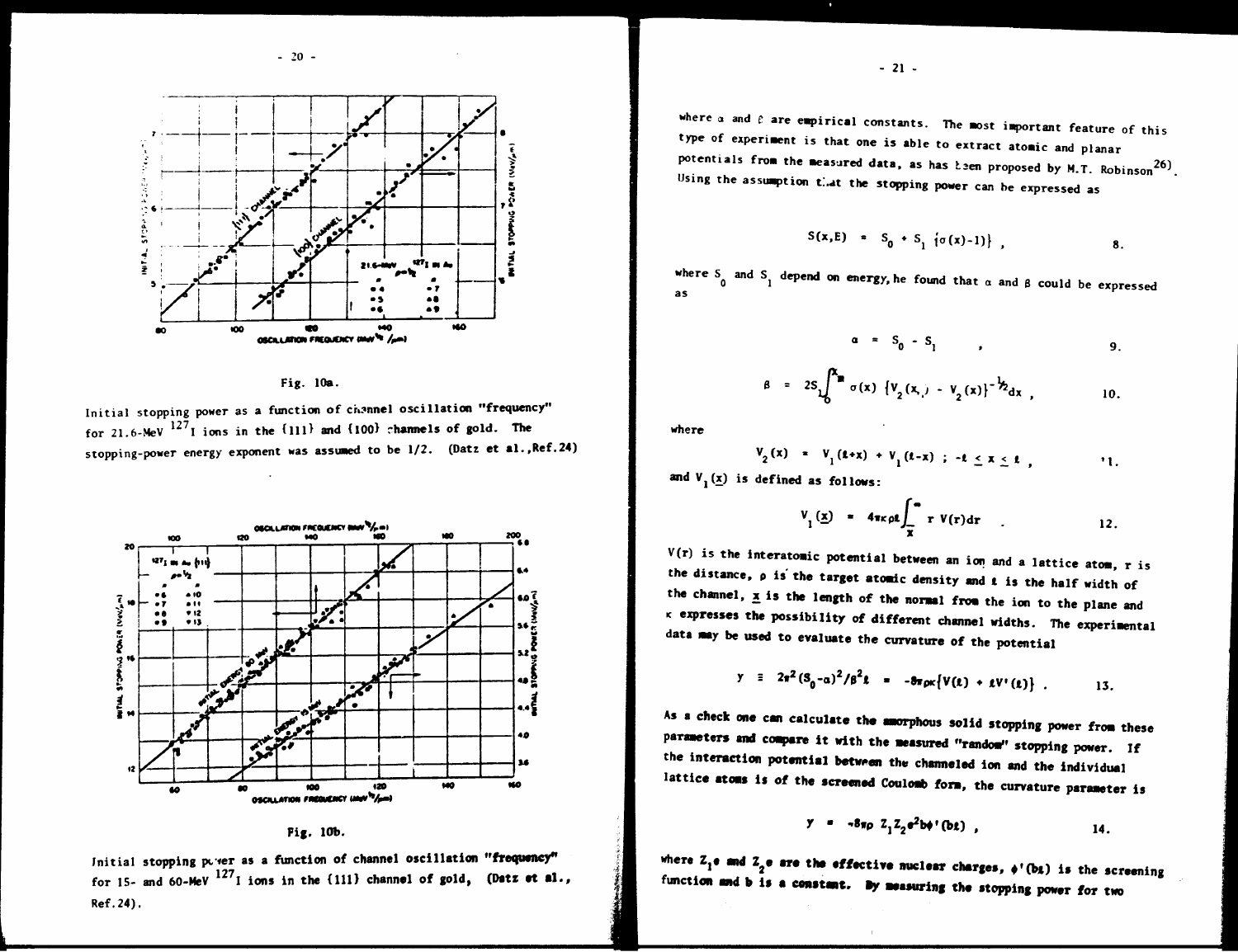different orientations one can obtain the value for b, see Table 2.

#### TABLE 2

Curvature parameters observed for ions moving in the the planar channels of gold crystals. (Datz et al., Ref.24).

| <b>Im</b>           | i nena:<br><b>CMCVE</b> | Curvature parameter (eV/Å?) |                | Ratio               | Screening constant it |
|---------------------|-------------------------|-----------------------------|----------------|---------------------|-----------------------|
|                     |                         | 7m                          | 7 <sub>5</sub> | 7111/7100           | ふい                    |
| محرة                | $\mathbb{C}$            | $64.0*2.8$                  | $106.1 + 5.8$  | $0.592 + 0.041$     | $J, 22 + 0, 44$       |
| $\mathbf{r}_{\ell}$ | 10                      | $154.4 \pm 0.9$             | $253 * 29$     | $0.610 \cdot 0.078$ | $3.12 + 0.42$         |
| $12\,$ $\,$         | 15                      | $837 + 48$                  | $\cdots$       | $\cdots$            | $\cdots$              |
|                     | 21.6                    | 915753                      | $1600 * 114$   | $0.572 + 0.053$     | $3.55 + 0.58$         |
|                     | £п.                     | 12881.50                    | $2077 + 92$    | $0.420 + 0.037$     | $3.03 + 0.37$         |
|                     |                         |                             | Weighted mean: | $0.604 \pm 0.017$   | $3.22 \cdot 0.10$     |

or a hyperodic cosine planar-channel potential  $b$  =  $\ln(y_{11}/y_{100})U(y_{100}-I_{111})$ . For Au,  $I_{100}$  = 1, 0197  $\AA$  and  $I_{111}$  = 1, 1774  $\AA$ .

M.T. Robinson<sup>26)</sup> considered several potentials and found that the data agreed very well with the Hartree potential $^{27}$ ), whereas the other notentials gave too large screening lengths.

Gibson and Golovchenko<sup>28</sup> have proposed a method for detecting the planar continuum potential from the channeling data without having to assume a stopping power expression. Their method is based on the fact that the form of the potential may be deduced from the knowledge of the oscillation period as a function of the "transverse energy" E<sub>1</sub> = Esin<sup>2</sup> $\psi$  = E $\psi^2$ , as  $\psi$  is small. The transverse energy associated with a given detected wavelength is found by keeping the traversed thickness T of the crystal constant and varying  $\phi_0$ , which changes the population of the different energy loss peaks. With 1.8 MeV He<sup>+</sup> on Au<sup>28</sup>,  $\phi_n$  was varied to find the position for maximum population in a particular energy loss group summed over all charge states. The transverse energy for that group was then found from  $E_{\perp} = E \psi_{0,n}^2$ , n specifying the group. By choosing a function for  $\lambda$  which gave the best fit to the experimental data, they were able to obtain the inverse of the potential from the transformation<sup>29)</sup>

$$
x(U_2) = (8\pi^2 M_1 V^2)^{-1/2} \int_0^{U_2} \lambda (U_2 - E_1)^{-1/2} dE_1
$$
 15.

The function for  $\lambda$  that Gibson and Golovchenko chose gave the potential

$$
U_2(x) = V_2 a_1 x^2 + V_4 a_2 x^4
$$

and the results agreed with the Oak Ridge results. Since this method has only veen applied to one case more experimental studies with a variety of ions, energies and targets are required. Using very energetic heavy ions would reduce problems of radiation damage in the crystalline targets.

# 6. X-RAY PRODUCTION IN SOLIDS

For the trajectories that have the larger amplitudes, implying that their distance of closest approach to the lattice atoms is smaller, one would expect a larger X-ray yield from both the projectile and the target atoms. A further development in these measurements would be to observe the X-ray yield in coincidence with specific energy loss groups. From the data of Datz et al., see Table 2, the screening length b does not vary very much with energy, so it would be of interest to perform X-ray coincidence experiments with varying projectile energy. A recent letter<sup>30)</sup> in the literature reports of a coincidence experiment between X-rays generated and specific energy loss groups in the 60 MeV  $^{127}$ 1 on Au crystals. A time of flight analysis similar to the ORNL experiment was performed. The characteristic X-ray production p was found from

$$
\overline{p} - f^{\ast}{}^{N}x_{N} , \qquad \qquad 17.
$$

where f is an efficiency factor,  $N_{\overline{x}}$  is the number of detected X-rays and N is the number of ions of a specific energy loss.  $\bar{p}$  was then reduced to the X-ray production per one oscillation in the crystal

$$
\overline{P}_{\lambda} = \overline{P}/n , \qquad \qquad 18.
$$

n being the number of oscillations. The results are shown in Fig. 11. From the data a total X-ray excitation cross section can be calculated. The results show that the Au M shell excitation cross section is too small by a factor  $\sim$  5 compared to other experiments. The reason is believed to be due to the fact that collisions where  $\rho \leq 0.1$ Å were avoided in the experiment. The data seems to indicate that there is some structure in the measured X-1sy production.

There are at least 3 aspects of these experiments that warrant further investigation, as they have not been mentioned previously, namely coherent excitation, measurements of energy loss spectra of specific charge states of the transmitted ions and non-characteristic X-ray bands which

 $-23 -$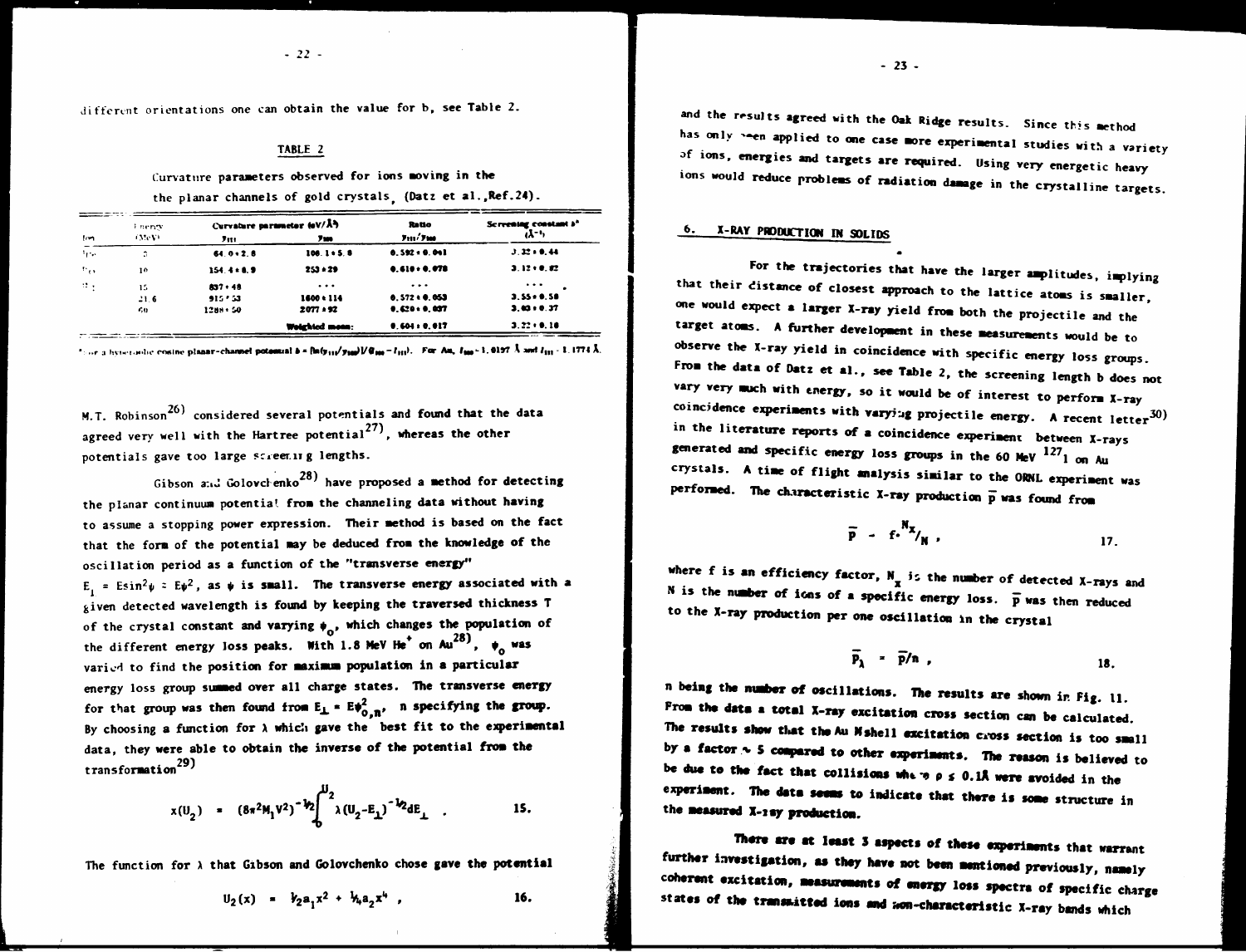have been observed recently and reported in the literature  $32-34$ ).

# 57. CUHERENCE EFFECTS IN CHANNELING:

Okorokov et al.<sup>31)</sup> performed an experiment in which coherent excitation of atoms moving through a single silver crystalline target wars observed. The effect was described as a resonant atomic excitation when the transition frequency  $v$ ,

 $v = (E_{\text{exc}}-E_{\text{gs}})/h$ , is equal to the

frequency of the collision for the atom passing through the crystal, that is:

$$
\nu_c = \nu = V_0/d. \tag{19}
$$

where  $V_o$  is the particle velocity, d is the distance between atoms in the crystal. They measured the intensity of the 4685Å transition in Hell after He<sup>+</sup> ions had traversed a thin single crystal of silver. They observed a resonance in the intensity when the ion energy minus the eneway loss in the crystal satisfied eq.19, implying that the excitation occurs in the last few layers of the target. For  $^{127}$ I MeV ions in gold one could expect similar effects for energies up to 200 MeV.

This experiment needs to be done on the 14UD accelerator  $t_0$ investigate the effect of this excitation process on the previouslymentioned energy loss . X-ray coincidence experiment.

In the time of flight measurements of the energy loss through single crystals, Datz et al.<sup>24</sup> did not observe the charge state distribution of the emergent ions, due to the experimental configuration, but in the magnetic analysis, structure was observed in the energy spectrum of each charge state. They used a multicomponent beam which was magnetically analyzed and they detected the transmitted ions in a solid state detector. These experiments should be combined to use ions of a single charge state and analyze the transmitted beam by means of a velocity filter<sup>35</sup>, e.g. a combined electric and magnetic analyzer. Other things being equal the ability of achieving even higher energies of ions in this department would decrease the rate of radiation damage in the crystal.



(b) I M excitation Solid uniform ion energy of function of ion 5500-6800 A. 36<br>8 excitation. trian<sub>d</sub>les,  $Au(111)$ reduced to a 3 in the system -5500  $\mathbf{a}$ points are 3000fits. data are least-squares thickne **Ref. 30)** oscillation amplitude Characteristic X-ray curves Crystal a1., and dashed (Authros NeV. ន្ល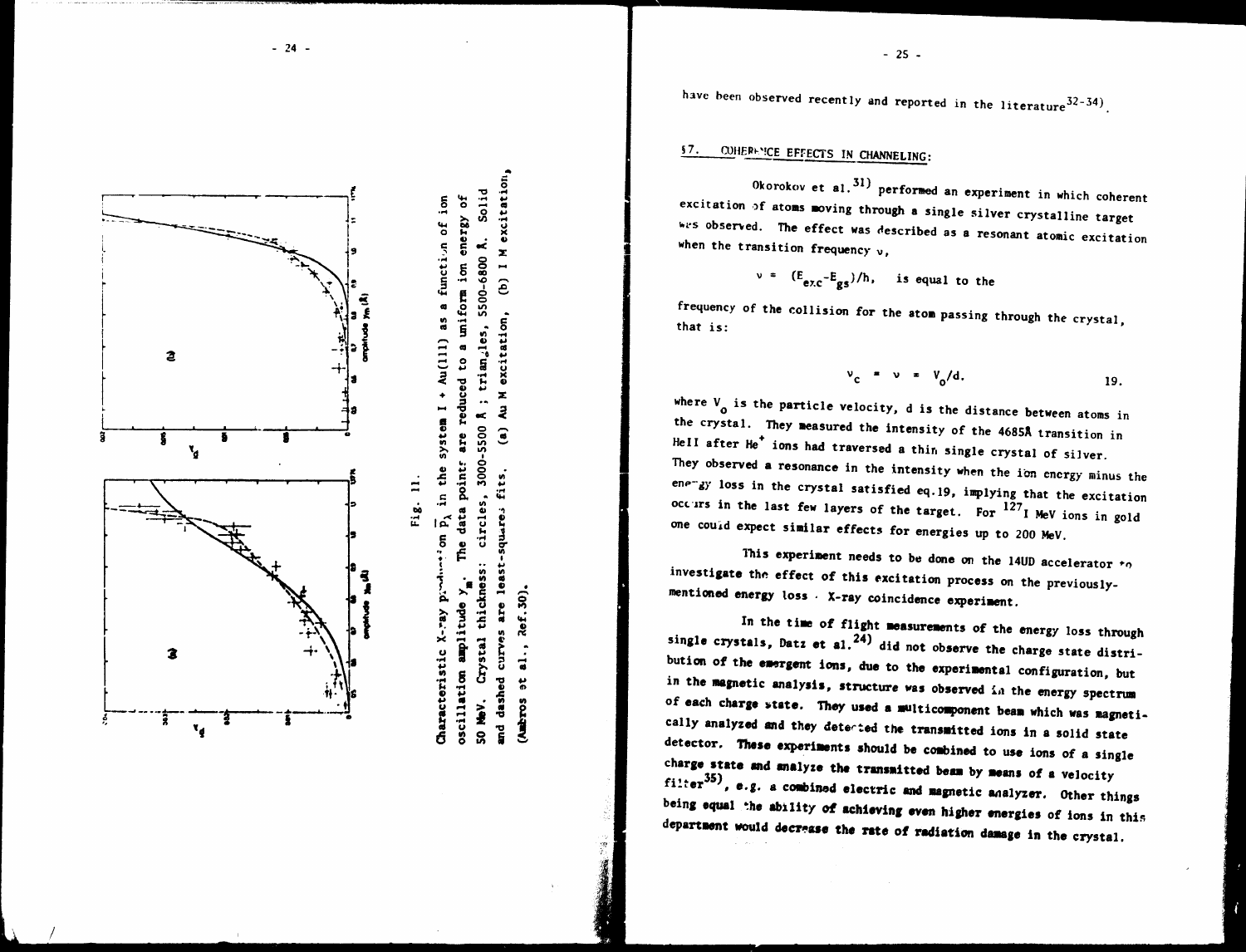**- 27 -**

#### FORMATION OF UNITED ATOMS

Ambros et al.<sup>30)</sup> did not mention in their article whether they observed any non-characteristic X-ray bands whereas Mokler et al.<sup>34)</sup> have **bombarded targets of Au, Th and U with 10-60 MeV I ions and reported X-ray bands at 8.2 , 9.5 and 9.8 keV respectively. Since these bands could not be due to contaminations, and the peak positions coincided, within**  200 eV, with extrapolated transition energies ror M<sub>n</sub> X-rays of the **l»2 corresponding superheavy atoms, the bands were tentatively assigned as**  X-rays from the united atom, formed by the overlap of the projectile **and target atoms.** 

**- 26 -**

There are two proposed theoretical mechanisms to describe the creation of inner shell excitations. Two distinct types of mechanisms **36) are Cculomb excitation and Pauli-excitation , i.e . electron promotion.**  Projectiles that act as bare charged point particles produce holes in inner shells of target atoms, via Coulomb excitation. Projectiles that carry a coterie of electrons into the interaction region promote inner **shell electrons by virtue of the Pauli exclusion principle acting in the overlapping electron clouds of the colliding partners. For suitable projectil e energies, a "quasimolecule", or "united atom" is formed during deeply penetrating collisions and under appropriate circumstances,**  greatly enhanced K X-ray yields can be observed from the lighter collision **partner, especially when energy-level matching occurs. These larger yields are often due to a transfer of a K-s!iell electron in the lighte r collision partner to an unoccupied level in a shell of higher principal**  quantum number (often the L-shell) in the heavier collision partner. The **K-shell ionization cross sections under Pauli excitation conditions are larger by orders of magnitude than the Coulomb-ionization cross sections**  at the same projectile velocities. Extensive studies both theoretical **and experimental have been performed in the last few years. For symmetrical**  cases such as  $Ne^+$  - Ne and  $Ar^+$  -  $Ar^{37}$ , as shown in Fig. 12, theoretical and experimental results have agreed fairly well, but in asymmetrical **cases the theoretical predictions do not agree with the experimental results. Z-dependenco** *'* **and charge dependence** *'* **and .«pact parameter dependence** *'* **measurements of the X-ray yield have been carried out in the**  region where Coulomb excitation takes place and also the region where Pauli **41) excitation takes place . Fine structure has been observed** *'* **in the K X-rays which has been attributed to the simultaneous production of a number of vacancies excited by the projectile.** 



#### **Fig. 12.**

**Semi-quantitative energy levels for the diabatic , one-electron molecular orbitals of the Ar-Ar system, (Lichten, Ref. 36).** 

#### **19. PROPOSAL:**

**The 2 MeV work is proceeding on a well defined project, as has already been describe1 in 13, but it needs to be extended to higher energies. In this section proposals are put forward to accomplish this. The equipment on beam line 2 of the 2 MV accelerator has been designed so**  that it meets the requirements of vacuum, cleanliness, and beam line **height that are necessary on the 14UD accelerator.** 

*9A -* **Initially, one could carry the existing equipment between beam**  line 2 of the 2 MV accelerator and beam line 7, for example, of the 14UD accelerator. This would involve removing a temporary brick wall and **performing alignment procedures for each move, which would waste much**  time and effort if it was necessary to make such moves frequently.

**An alternative possibility would be to rearrange the 2 MV accelerator area and place the target chamber at the intersection of a**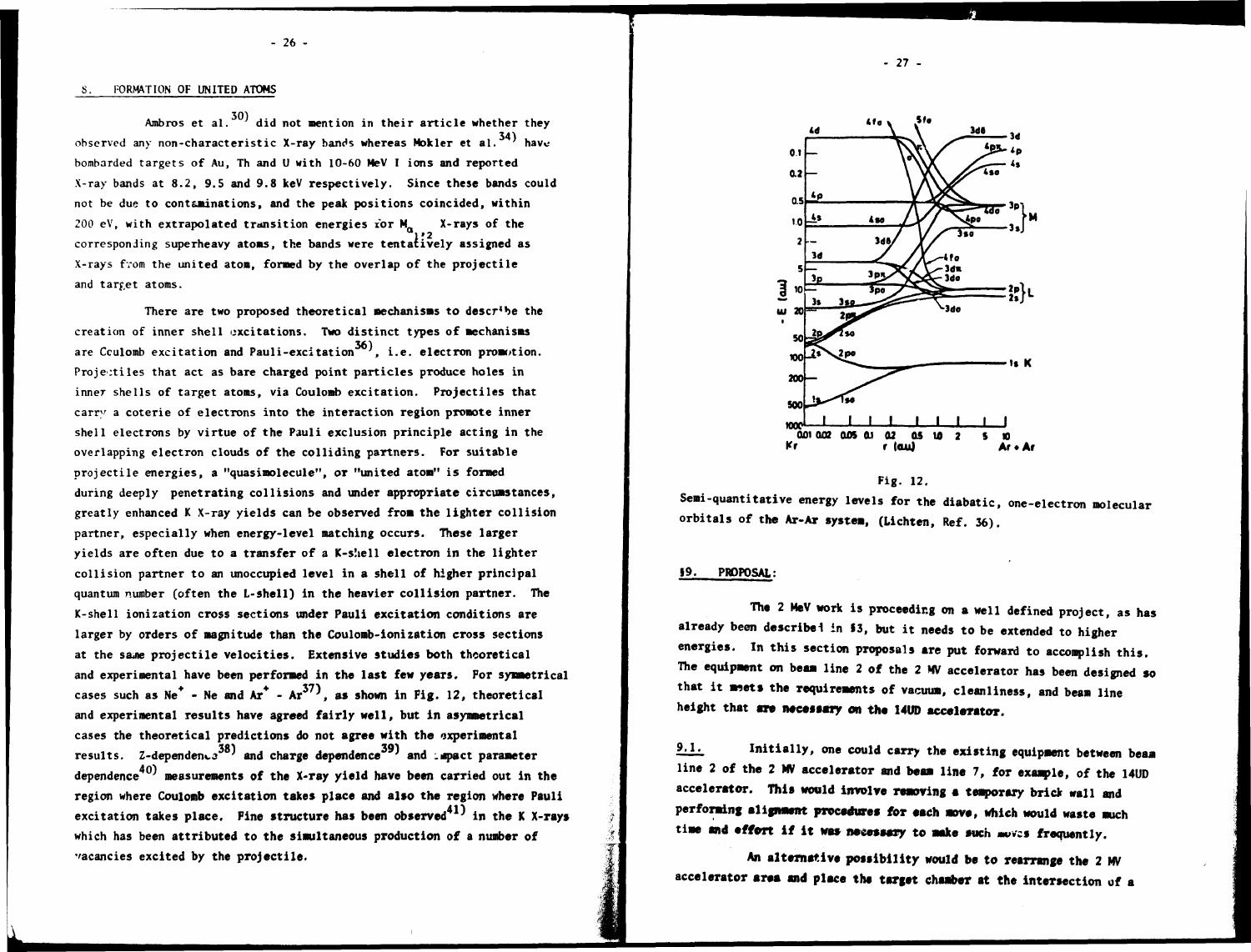**: MV beam line and line 7 of the 14UD system. Thereafter it would only**  he necessary to rotate the scattering chamber approximately 60° to the **appropriate beam lire.** 

**9.2. The final objective would be to incorporate a magnet, placed at the intersection of the two beam lines, Fig. 12, e.g. the 60° double focussing magnet, stored in Engineering Physics, which would need magnet modification to add a straight through port and its vacuum properties checked.** 





**Proposal for a 2 accelerator system. M is a bending magnet, E is the equipment presently on beam line 2 of the 2 MV accelerator and N is possible nuclear physics equipment. The angle between the 2 beam lines**  is  $\sim 60^\circ$ . (The positions M and E are very close to the service trench **but neither will prevent access.)** 

**Placing the equipment at the end of beam line 7 would enable the line of research currently in progress on the 2 MV accelerator (§3) to continue and to be extended to higher excitation energies with heavy ions. This also permits studies of the interaction of very energetic ions in solids at energies which have not been available previously. It is envisaged that following this work, the next most promising line of research wculd be that on oscillatory effects in solids using energetic heavy ions (55).** 

**Situating the equipment at the end of the beam line would not interfere with any nuclear physics equipment further up the beam line, provided it did not require a permanent beam dump. Equipment has either been developed or bought to enable studies of most of the abovementioned topics: three-axis goniometer. Si(Li) detector, beam-foil translation 421 state, high voltage fr.alysis equipment, etc. Data acquisition** *'* **has likewise been developed on the IBM 1800 which would be applicable to experiments performed on the 14UD accelerator. The two accelerator system would be very advantageous to icn implantation studies (§4), using the 14UD accelerator to implant energetic heavy ions into a solid, and a proton beam from the 2 MV accelerator to probe depth distributions, atom location studies of the implanted ions, and radiation damage in the solid.**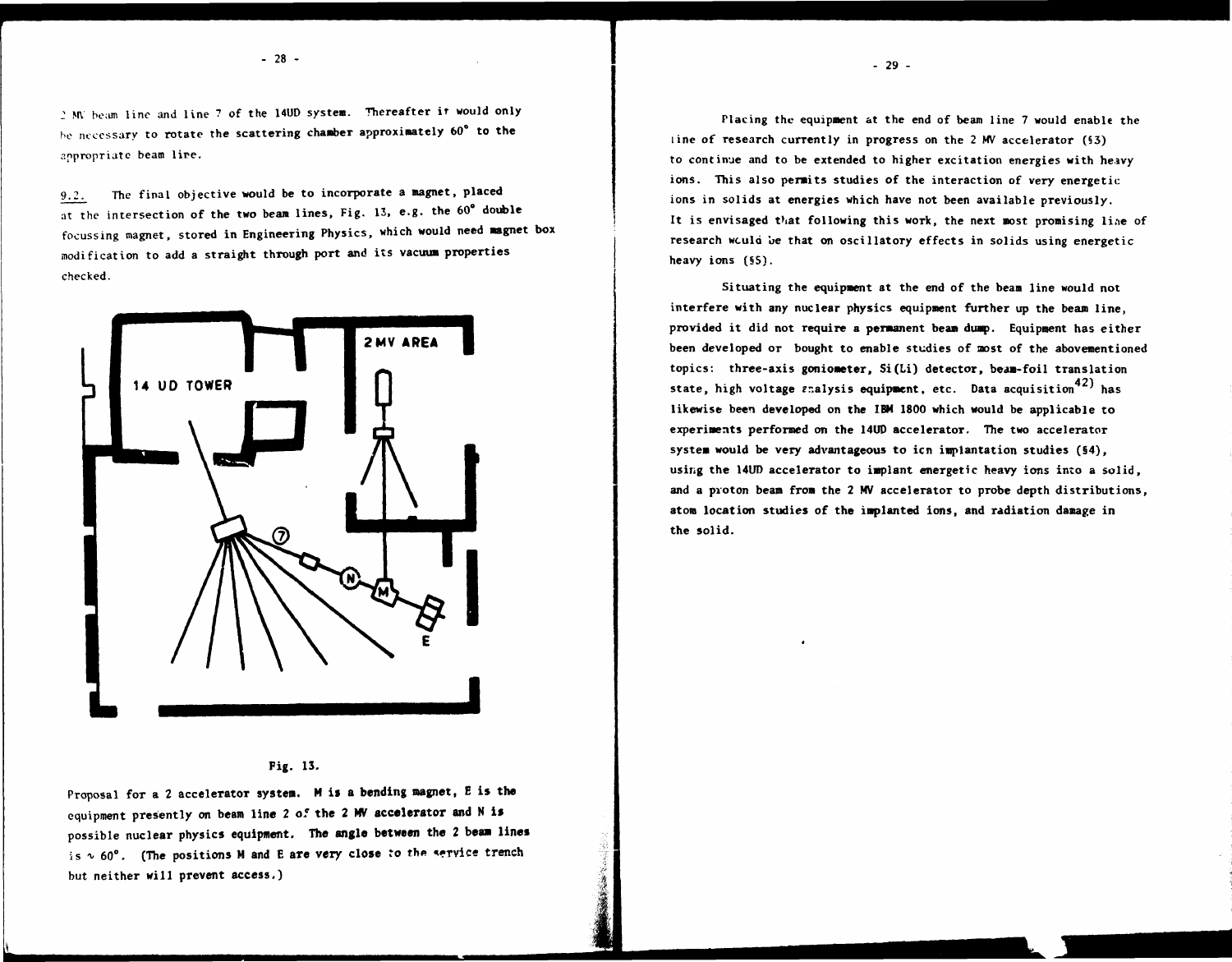- 30 -

#### REFERENCES

- 1) G.K. Carriveau, Ph.D. Thesis, A.N.U. 1972, unpublished.
- 2) Proceedings of the Second International Conference on **Bean-Foil**  Spectroscopy, Nucl. Instr. & Meth. 90 (1970).
- W.L. Wiese, Nucl. Instr. & Meth. 90 (1970) 25.  $\overline{5}$ )
- M. Leventhal, Nucl. Instr. & Meth. 110 (1973) 343.  $\left|4\right\rangle$
- S.R. Lundeen, Y.L. Yung & F.M. Pipkin, Nucl. Instr. & Meth. 110 (1973) 355.  $5)$
- I.A. Sellin, Nucl. Instr. & Meth. 110 (1973) 477. 6)
- $7)$ D.J. Pegg, P.M. Griffin & I.A. Sellin, Nucl. Instr. & Meth. 110 (1973) 489.
- 8) C.L. Cocke, B. Curnutte & J.R. Macdonald, Nucl. Instr. & Meth. 110  $(1973)$  493.
- **9) P. Richard, R.L. Kauffman, F.F. Hopkins, C.W. Woods** *I* **K.A. Jamison,**  Phys. Rev. Letts. 30 (1973) 888.
- $10)$ C.L. Cocke, B. Curnutte & J.R. Macdonald, Phys. Rev. Letts. 28 (1972) 1233.
- P.B. Price, Thesis, Univ. of N.S.W. 1973, unpublished.  $11)$
- $12)$ M.J. Hollis, Phys. Rev. B8 (1973) 931. M.J. Hollis, C.S. Newton & P.B. Price, Phys. Lett. 44A (1973) 243.
- 13) R.S. Nelson,"The Observation of Atonic Collisions in Crystalline **Solids"**  North Holland Publishing Company (1968)

M.J. Hollis, CS . Newton 6 P.B. Price, Phys. Lett. **44A** (1973) 243.

- Channeling, D.V. Morgan (Editor), John Wiley & Sons (1973) 14)
- D.S. Gemmell, Rev. Mod. Phys. 46 (1974) 129.  $15)$
- $16$ W.M. Cibson, B.N.L. 50336, Feb. 1973.
- 17) Atomic Collision Phenomena in Solids, Editors: D.W. Palmer, M.W. Thompson \$ P.D. Townsend, North Holland Publishing Company (1970).
- Atomic Collision in Solids<sup>IV</sup>, Editors: S. Anderson, K. Bjorkqvist,  $18<sub>1</sub>$ **18. Domeij & N.G.E. Johansson, Gordon and Breach Science Publishers B. Doveij \$ N.G.E. Johansson, Gordon and Breach Science Publishers (1972).**
- **19) W. Brandt, Scientific American, 91, March 1968.**
- **20) Ion Implantation, G. Dearnaley, J.H. Freeman, <sup>r</sup> ..S. Nelson 5 J. Stephen,**  North Holland Publishing Company (1973).
- J.A. Davies, IAEA-SMR-8/51 and references quoted therein. **21)**
- e.g. W.K. Chu, J.F. Ziegler, I.V. Mitchell & W.D. Mackintosh 22) App1. Phys. Lett. 22 (1973) 437.
- $23)$ **J.F. Ziegler & M.H. Brodsky, J. Appl. Phys. 44 (1973) 188.**
- 24) S. Datz, B.P. Appleton § C.D. Moak, Chapter VI, Ref. 14.
- 25) Ref. 24 and references quoted.
- 26) M.T. Robinson, Phys. Rev. 179 (1969) 327, and Phys. Rev. B4 (1971) 1461.
- 27) T.C. Tucker, L.D. Roberts, C.W. Nestor Jr., § T.A. Carlson Phys. Rev. 178 (1969) 998.
- W.M. Gibson & J. Golovchenko, Phys. Rev. Lett. 28 (1972) 1301. 28)
- 29) L.D. Landau and E.M. Lifshitz, Mechanics (Pergamon, New York, 1960) p.27.
- R. Ambros, H.O. Lutz and K keichelt, Phys. Rev. Letts. 32 (1974) 811.  $30<sub>1</sub>$
- 31) V.V. Okorokov, D.L. Tolchenkov, I.S. Khizhnyakov, Yu. N. Cheblukov, Yu. Ya. Lapitsky, G.A. Iferov & Yu. N. Zhukov, Phys. Letts. 43A (1973) 485.